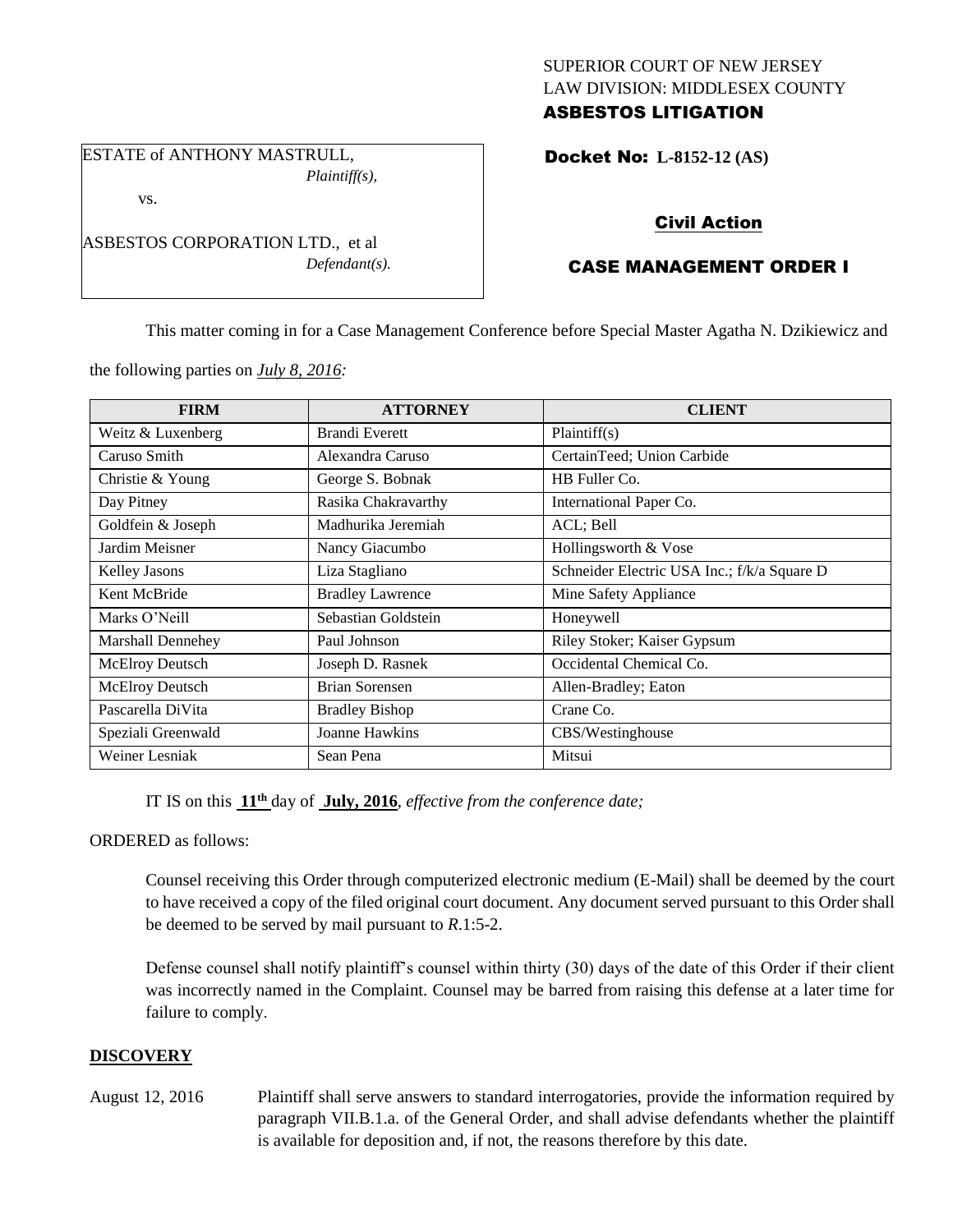| September 12, 2016 | Plaintiff shall serve answers to wrongful death interrogatories by this date.                                                                                                                               |
|--------------------|-------------------------------------------------------------------------------------------------------------------------------------------------------------------------------------------------------------|
| August 31, 2016    | Defendants shall serve answers to standard interrogatories by this date.                                                                                                                                    |
| September 23, 2016 | Plaintiff shall propound supplemental interrogatories and document requests by this date.                                                                                                                   |
| October 24, 2016   | Defendants shall serve answers to supplemental interrogatories and document requests by this<br>date.                                                                                                       |
| September 23, 2016 | Defendants shall propound supplemental interrogatories and document requests by this date.                                                                                                                  |
| October 24, 2016   | Plaintiff shall serve answers to supplemental interrogatories and document requests by this<br>date.                                                                                                        |
| December 30, 2016  | Fact discovery, including depositions, shall be completed by this date. Plaintiff's counsel shall<br>contact the Special Master within one week of this deadline if all fact discovery is not<br>completed. |
| December 30, 2016  | Depositions of corporate representatives shall be completed by this date.                                                                                                                                   |

## **EARLY SETTLEMENT**

January 6, 2017 Settlement demands shall be served on all counsel and the Special Master by this date.

# **SUMMARY JUDGMENT MOTION PRACTICE**

| January 6, 2017 | Plaintiff's counsel shall advise, in writing, of intent not to oppose motions by this date. |  |  |
|-----------------|---------------------------------------------------------------------------------------------|--|--|
|                 |                                                                                             |  |  |

- January 20, 2017 Summary judgment motions shall be filed no later than this date.
- February 17, 2017 Last return date for summary judgment motions.

### **MEDICAL DEFENSE**

| August 12, 2016   | Plaintiff shall serve executed medical authorizations by this date.                                                                                                                                                                                      |
|-------------------|----------------------------------------------------------------------------------------------------------------------------------------------------------------------------------------------------------------------------------------------------------|
| August 12, 2016   | Plaintiff shall serve executed authorizations for employment records of his father by this date.                                                                                                                                                         |
| August 12, 2016   | Plaintiff shall serve a diagnostic medical report and any medical records in plaintiff's<br>possession by this date.                                                                                                                                     |
| December 20, 2016 | Plaintiff shall serve medical expert reports by this date.                                                                                                                                                                                               |
| December 20, 2016 | Upon request by defense counsel, plaintiff is to arrange for the transfer of pathology specimens<br>and x-rays, if any, by this date.                                                                                                                    |
| March 20, 2017    | Defendants shall identify its medical experts and serve medical reports, if any, by this date.<br>In addition, defendants shall notify plaintiff's counsel (as well as all counsel of record)<br>of a joinder in an expert medical defense by this date. |

 $\_$  , and the set of the set of the set of the set of the set of the set of the set of the set of the set of the set of the set of the set of the set of the set of the set of the set of the set of the set of the set of th